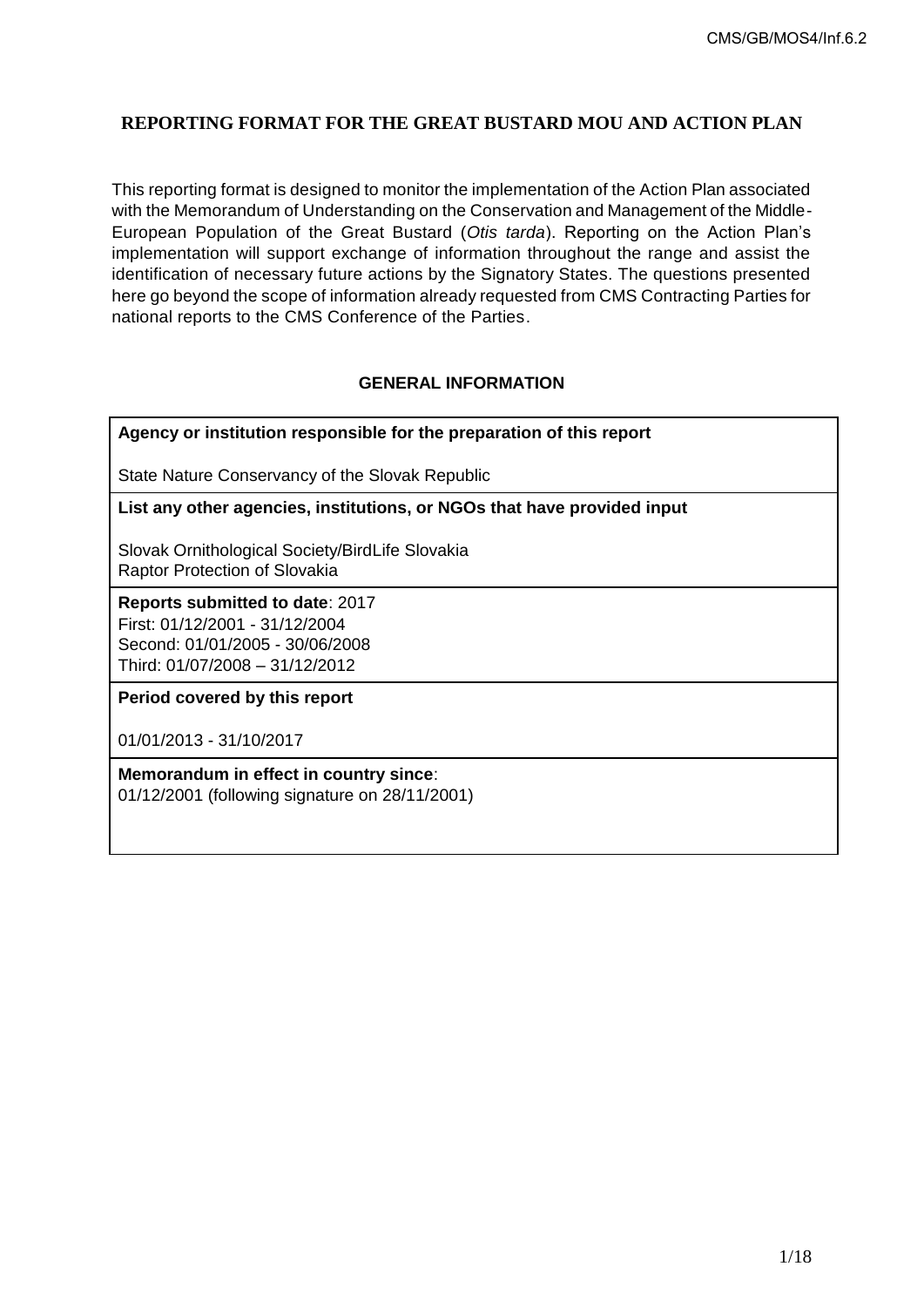**Designated Focal Point** (and full contact details): **Name**: Branislav Hrabkovský **Title/Function**: Mgr., PhD., **Department**: Department of Nature and Landscape Protection **Organization**: Ministry of the Environment of the Slovak Republic **Full postal address**: Namestie Ludovita Stura 1, 812 35 Bratislava, SLOVAKIA **Fax**: **E-mail**: [branislav.hrabkovsky@enviro.gov.sk](mailto:branislav.hrabkovsky@enviro.gov.sk) **Designated Focal Point** (and full contact details): **Name**: Andrea Lešová **Title/Function**: Ing., PhD., **Department**: Department of zoology **Organization**: State Nature Conservancy of the Slovak Republic **Full postal address**: Tajovského 28B, 974 01 Banská Bystrica, SLOVAKIA **Fax**: +421 48 4722036

**E-mail**: [andrea.lesova@sopsr.sk](mailto:andrea.lesova@sopsr.sk)

**Designated Focal Point** (and full contact details): **Name**: Ján Kadlečík **Title/Function**: RNDr. **Department**: Department of International Cooperation **Organization**: State Nature Conservancy of the Slovak Republic **Full postal address**: Tajovského 28B, 974 01 Banská Bystrica, SLOVAKIA **Fax**: +421 48 4722036 **E-mail**: [jan.kadlecik@sopsr.sk](file:///D:/AppData/Local/AppData/Local/Microsoft/Windows/INetCache/AppData/Local/Microsoft/Windows/Temporary%20Internet%20Files/Content.Outlook/EGW0D011/%20jan.kadlecik@sopsr.sk)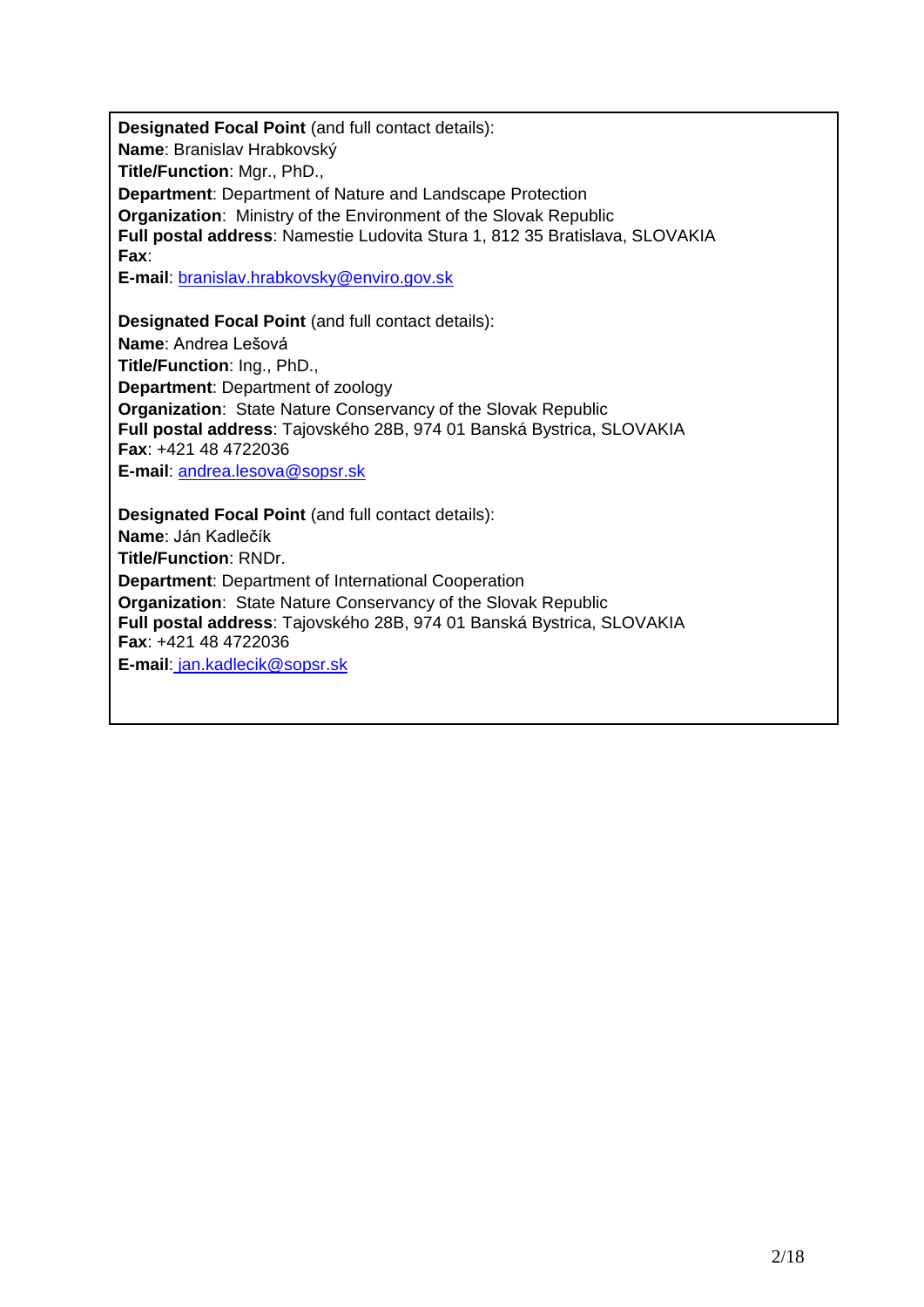# **PART I. GENERAL**

This questionnaire follows the structure and numbering of the Action Plan annexed to the Memorandum of Understanding to make it easier to read the relevant action points before the form is filled in. In some cases, however, sub-actions were not listed separately for the sake of simplicity and to avoid duplications. They should however be taken into consideration when answering the questions.

# **0. National work programme**

Is there a national work programme or action plan already in place in your country for the Great Bustard pursuant to Paragraph 4(g) of the Memorandum of Understanding?

 $\Box$  Yes  $\boxtimes$  No

### **1. Habitat protection**

## **1.1 Designation of protected areas.**

To what extent are the display, breeding, stop-over and wintering sites covered by protected areas?

| Designation of protected areas under | <b>Classification of Special Protection Areas</b> |
|--------------------------------------|---------------------------------------------------|
| national law                         | according to the requirements of Art.4.1 of       |
|                                      | the EC Birds Directive                            |
| $\Box$ Fully (>75%)                  | $\Box$ Fully (>75%)                               |
| ⊠ High (50-75%)                      | ⊠ High (50-75%)                                   |
| □ Medium (10-49%)                    | $\Box$ Medium (10-49%)                            |
| $\Box$ Low (<10%)                    | $\Box$ Low (<10%)                                 |
| $\Box$ None                          | $\Box$ None                                       |
| $\Box$ Not applicable <sup>1</sup>   | $\Box$ Not applicable <sup>1</sup>                |
|                                      |                                                   |

## <span id="page-2-0"></span>**What measures were taken to ensure the adequate protection of the species and its habitat at these sites?**

Agri-environmental scheme (AES) for the protection of *Otis tarda* adopted as a part of the Rural Development Programme (RDP) for Slovakia for the period 2014-2020 and implemented in one protected area; Memorandum of understanding in areas aimed at reducing disturbance of *Otis tarda* from agricultural activities and from predators concluded with hunters and farmers using land in concerned protected areas. It was secured by increased control activity by the nature guard.

Regular monitoring of occurrence and breeding in protected areas. Protection of bustards nests against agricultural activities.

## **Where are the remaining gaps?**

1

Practically no appropriate management of breeding biotopes for bustards in SPA with regular presence and/or breeding.

Absence of the agri-environmental scheme implementation in one of the two protected areas designated for the protection of the *Otis tarda.*

<sup>&</sup>lt;sup>1</sup> The species occurs only irregularly, no regular stop-over or wintering sites identified.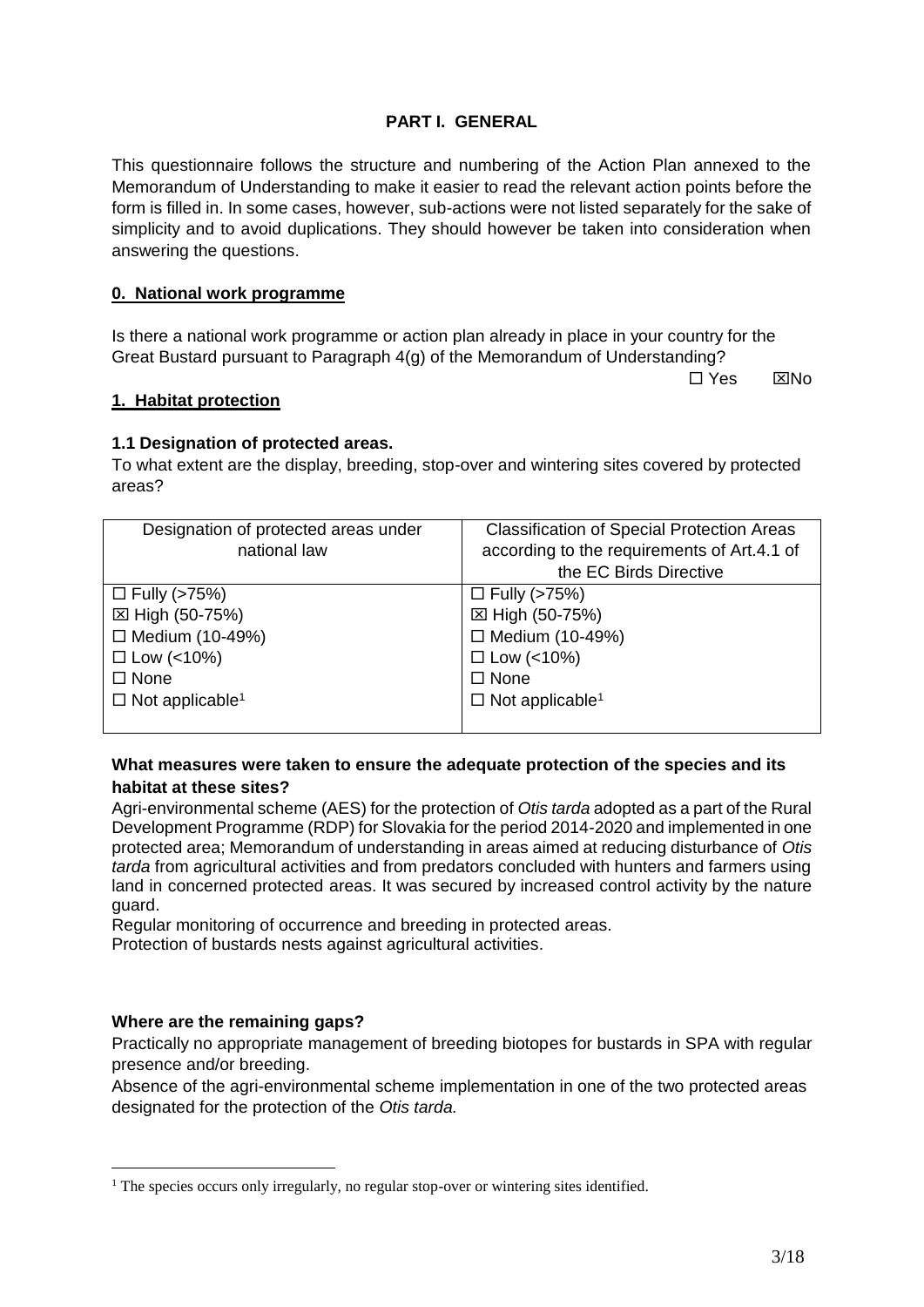Are currently unoccupied, but potential breeding habitats identified in your country?  $\boxtimes$  Yes  $\Box$  No  $\Box$  Not applicable<sup>2</sup>

# **If yes, please explain how these areas are protected or managed to enable the reestablishment of Great Bustard.**

The Slovak RDP 2014–2020 was approved by the European Commission on 04/02/2015 and it includes several measures for biodiversity protection. The AES for Great Bustard with title "The Great Bustard Protection" with the scope for support for 3 000 ha of arable land has number 8.5.8.3.8. The approved document is presented at the websites of the Ministry of Agriculture and Rural Development of the Slovak Republic [\(http://www.land.gov.sk\)](http://www.land.gov.sk/) and the Agricultural Paying Agency [\(http://www.apa.sk/en/\)](http://www.apa.sk/en/). The AES is applicable in Sysľovské polia and Lehnice SPAs, both areas designated for the protection of Great Bustard in Slovakia. Detailed conditions for application for participation in AES were regulated through "Regulation by the Slovak Government No. 75/2015 from 15 April 2015 laying down the rules for providing the financial support relating to the measures of the Rural Development Program". Agricultural companies, Agripent s.r.o. Lehnice and Agrolens s.r.o. Čenkovce, both managing land at Lehnice SPA applied for participation in official agri-environmental scheme in 2016 (and up to 2020) with 1360.04 ha, and 427.40 ha respectively. Thus as of 31/12/2016, total of 1787.44 ha of land were managed under AES, which represented 43.4 % of the area of both project sites. More information in PART II of this report.

**1.2 Measures taken to ensure the maintenance of Great Bustard habitats outside of protected areas.**

**Please describe what measures have been taken to maintain land-use practices beneficial for Great Bustard outside of protected areas (e.g., set-aside and extensification schemes, cultivation of alfalfa and oilseed rape for winter, maintenance of rotational grazing, etc.).**

No *Otis tarda* specific conservation measures have been taken to maintain land use practices beneficial for the species outside protected areas.

## **To what extent do these measures, combined with site protection, cover the national population?**

 $\boxtimes$  Fully (>75%)  $\Box$  Most (50-75%)  $\square$  Some (10-49%)  $\Box$  Little (<10%)  $\Box$  Not at all  $\Box$  Not applicable<sup>[1](#page-2-0)</sup>

| Are recently (over the last 20 years) abandoned Great Bustard breeding habitats |  |
|---------------------------------------------------------------------------------|--|
| mapped in your country?                                                         |  |

 $\boxtimes$  Yes  $\Box$  No  $\Box$  Not applicable<sup>[1](#page-2-0)</sup>

**What habitat management measures have been taken to encourage the return of Great Bustard?**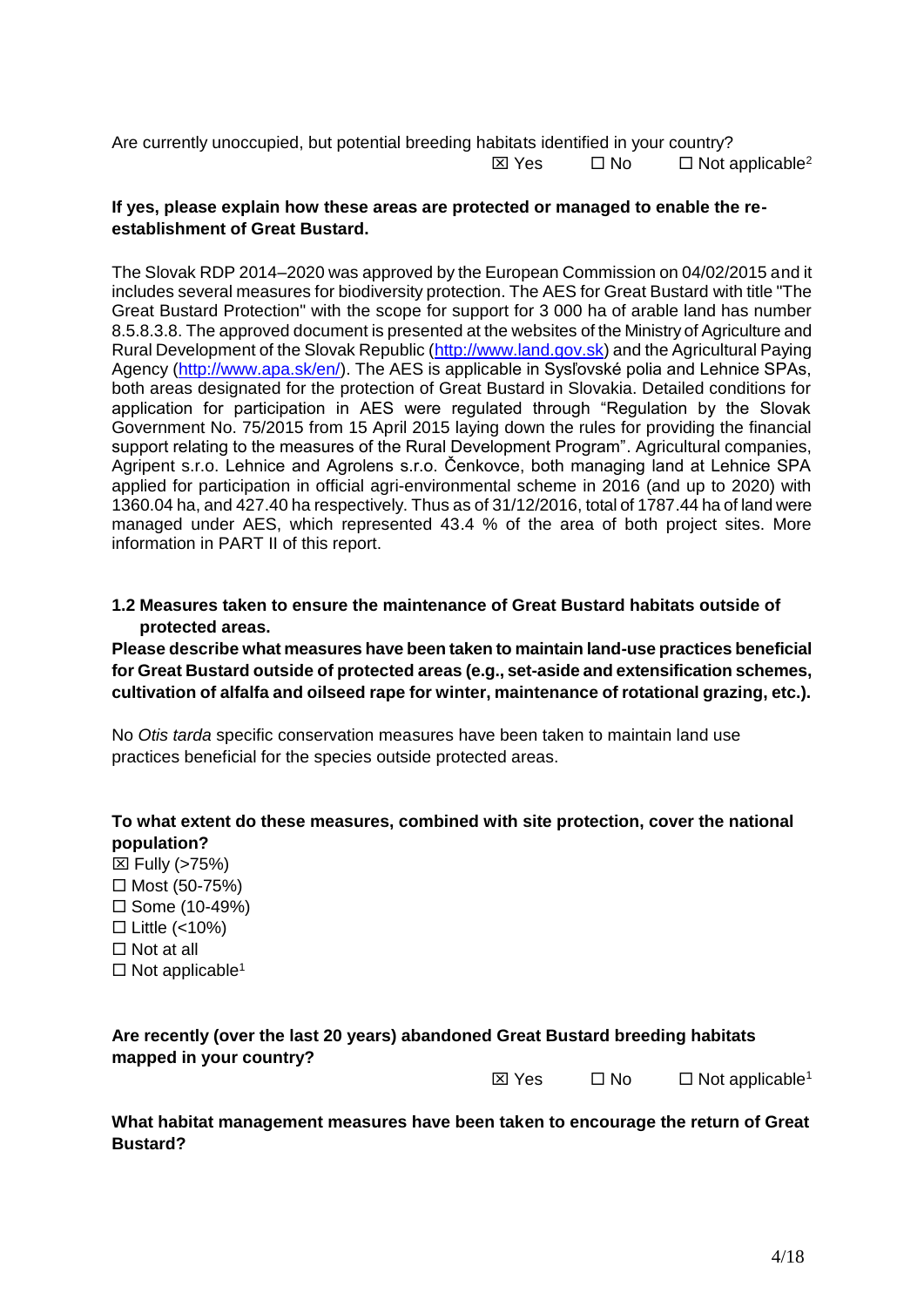No special management measures have been taken outside protected areas.

In 2010, when breeding of Great Bustard was recorded in SPA Sysľovské polia and the nest was found the strictly protected zone around the nest was designated. In 2016 and 2017, the protected zone was agreed with farmer in SPA Sysľovské polia.

**If there were any measures taken, please provide information on their impact.**

# **1.3 Measures taken to avoid fragmentation of Great Bustard habitats.**

Are new projects potentially causing fragmentation of the species' habitat (such as construction of highways and railways, irrigation, planting of shelterbelts, afforestation, power lines, etc.) subject to environmental impact assessment in your country?  $\boxtimes$  Yes $\Box$  No $\Box$  Not applicable<sup>[1](#page-2-0)</sup>

## **Is there any aspect of the existing legislation on impact assessment that limits its effective application to prevent fragmentation of Great Bustard habitats?**  $\Box$  Yes $\Box$  No $\boxtimes$  Not applicable<sup>[1](#page-2-0)</sup>

If yes, please provide details.

**Have there been any such projects implemented in any Great Bustard habitat in your country since signing this Memorandum of Understanding?** □ Yes No Not applicable<sup>[1](#page-2-0)</sup>

**Please, give details and describe the outcome of impact monitoring if available.**

# **2. Prevention of hunting, disturbance and other threats**

## **2.1 Hunting.**

1

Is Great Bustard afforded strict legal protection in your country? **⊠ Yes**□ No

# **Please, give details of any hunting restrictions imposed for the benefit of Great Bustard including those on timing of hunting and game management activities.**

In Slovakia, according to Act No. 543/2002 Coll on Nature and Landscape Protection as amended (hereafter only "Act 543/2002 Coll") and Order of the Ministry of the Environment of the Slovak Republic No. 24/2003 Coll which implements the Act No. 543/2002 Coll (hereafter only "Order No. 24/2003 Coll"), which implement EU Habitats and Birds Directives, the Great Bustard (*Otis tarda, Linnaeus, 1758*) is protected, according to § 35 like protected animals. Pursuant to that it is prohibited to disturb birds in general, i.e. to catch, to hurt, to kill them, to disturb them in their natural sites (in particular during reproduction season or migration) including destroying their eggs, to deteriorate their habitat, etc.

According to Act No. 274/2009 Coll on Hunting as amended the species is included as all-year round protected game species. More restrictions by Order of the Ministry of the Environment of the Slovak Republic to establish the SPAs - No. 377/2005 Coll (Lehnice SPA) and No. 234/2006 Coll (Sysľovské polia SPA): Hunting restrictions in Lehnice SPA: Prohibited hunting from 16. 1.

<sup>&</sup>lt;sup>2</sup> Countries *outside* of the historic (beginning of 20<sup>th</sup> Century) breeding range of the species.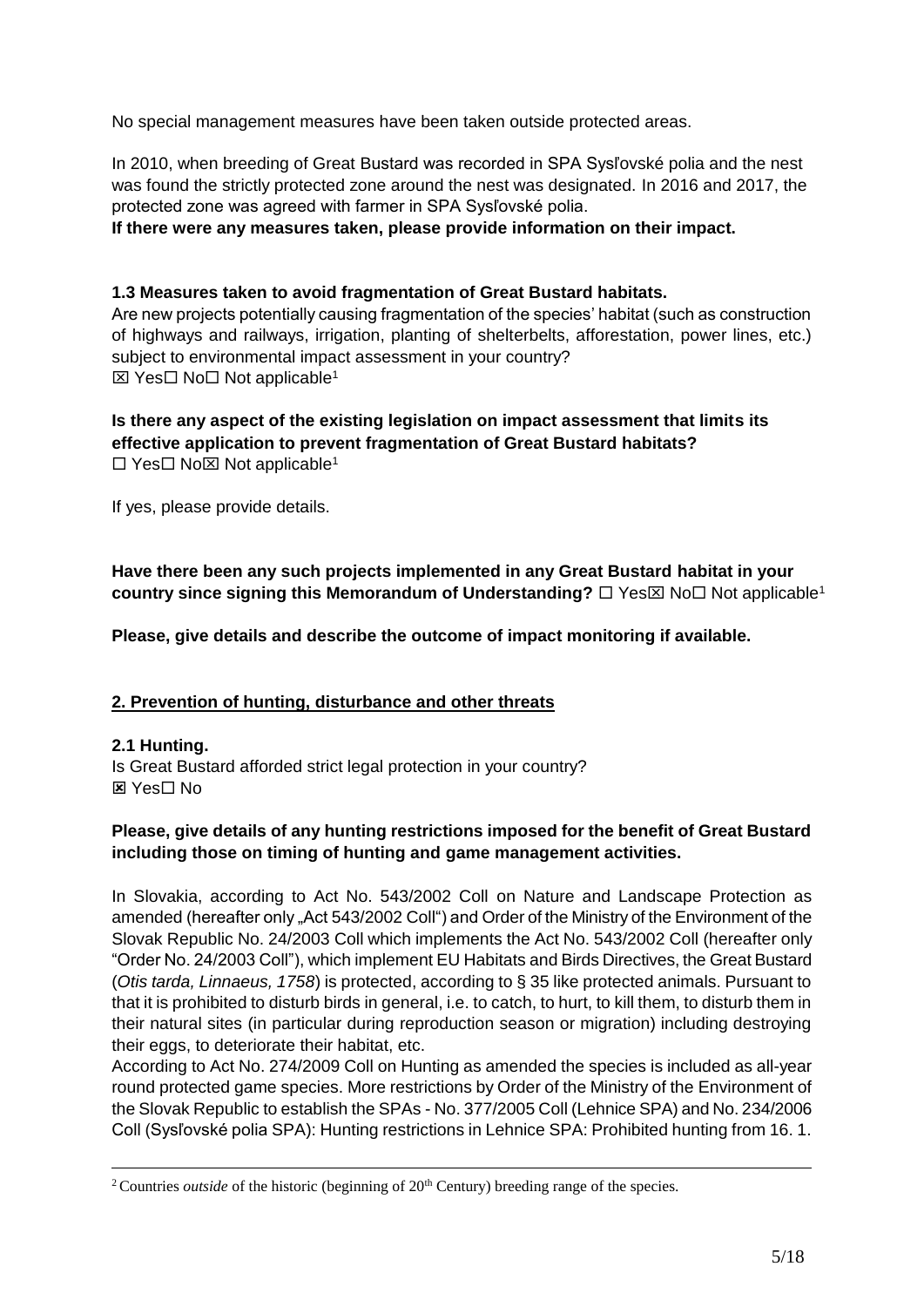to 15. 5. except for predators (fox, martens, raccoon dog, European polecat). Prohibited falconry. Hunting restrictions in Sysľovské polia SPA: Prohibited falconry within the whole area of the SPA, prohibited hunting from 1. 1. to 30. 6. except for predators within the specified part of the SPA, prohibited hunting on all goose and duck species within the specified part of the SPA.

# **Please, indicate to what extent these measures ensure the protection of the national Great Bustard population? The national population is covered by restrictions on hunting to prevent hunting-related disturbance:**

 $\Box$  Fully (>75%)  $\Box$  Most (50-75%)  $\boxtimes$  Some (10-49%)  $\Box$  Little (<10%)  $\Box$  Not at all  $\Box$  Not applicable<sup>[1](#page-2-0)</sup>

# **2.2 Prevention of disturbance.**

**What measures have been taken to prevent disturbance of Great Bustard in your country, including both breeding birds and single individuals or small flocks on migration?** See above

# **Please, indicate to what extent these measures have ensured the protection of the national population.**

- Two Special Protected Areas designated for the protection of Great Bustard; Sysľovské polia SPA and Lehnice SPA. Actually (in 2017) there is a management plan developed for Sysľovské polia SPA for period 2017 – 2046 with protection measures for *Otis tarda* population and its habitat.

- Regulations through which respective SPAs have been designated establish restrictions to prevent disturbance of the species, for instance access of public/ visitors to SPA is prohibited, except on short nature trail on the edge of SPA Sysľovské polia;

- Memorandum of Understanding concluded with local hunting societies – MoUs include measures to be implemented by hunters that would decrease disturbance of the species from their activities.

# **The national population is covered by restrictions on other activities causing disturbance**:

 $\Box$  Fully (>75%)  $\Box$  Most (50-75%)  $\boxtimes$  Some (10-49%)  $\Box$  Little (<10%)  $\Box$  Not at all  $\Box$  Not applicable<sup>[1](#page-2-0)</sup>

## **2.3.1 Prevention of predation.**

**What is the significance of predation to Great Bustard in your country?** Medium significance.

## **What are the main predator species?**

Significant predator species are fox (*Vulpes vulpes*), stone marten (*Martes foina*), some *Corvidae* species and stray dogs.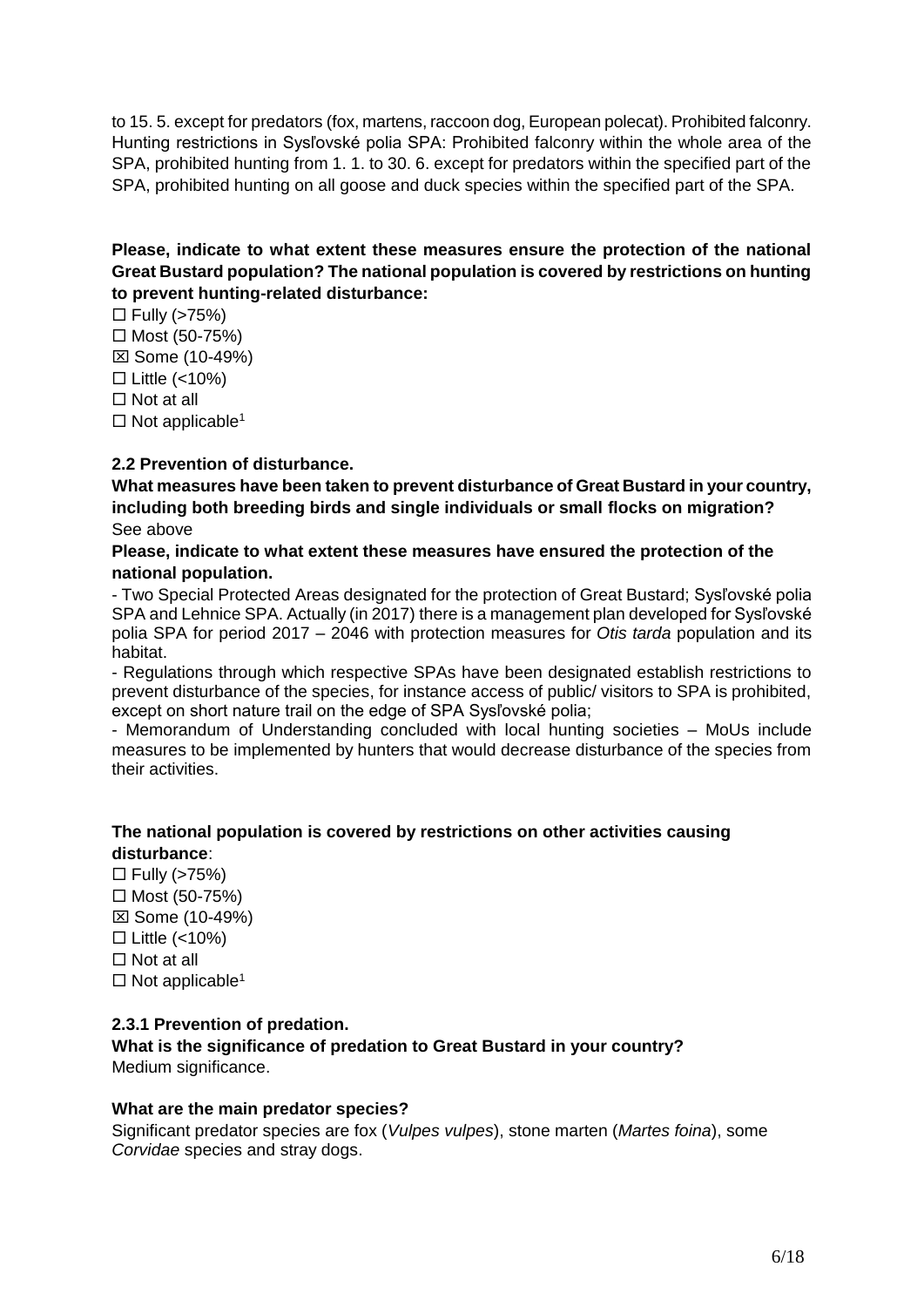# **What measures have been taken to control predators in areas where Great Bustard occurs regularly?**

Increased hunting of predator species, or other ways of elimination of predators agreed with local hunters.

## **How effective were these measures?**

 $\boxtimes$  Effective (predation reduced by more than 50%)

 $\Box$  Partially effective (predation reduced by 10–49%)

 $\square$  Less effective (predation reduced by less than 10%)

 $\Box$  Not applicable<sup>[1](#page-2-0)</sup>

## **2.3.2 Adoption of measures for power lines.**

**What is the significance of collision with power lines in your country?**  Highly significant.

# **What proactive and corrective measures have been taken to reduce the mortality caused by existing power lines in your country?**

Project LIFE13 NAT/SK/001272 "Energy in the Landscape - power lines and conservation of priority bird species in the Natura 2000 sites" has been implemented since 2014. It is the first project with a systematic approach to solving the problem of bird collisions with power lines through the design of suitable methods for the identification and elimination of risks. The project area includes Lehnice SPA.

**What is the size of the populations affected by these corrective measures?**

## **How effective were these measures?**

 $\Box$  Effective (collision with power lines reduced by more than 50%)

 $\Box$  Partially effective (collision with power lines reduced by 10–49%)

 $\boxtimes$  Ineffective (collision with power lines reduced by less than 10%)

 $\Box$  Not applicable<sup>[1](#page-2-0)</sup>

## **2.3.3 Compensatory measures.**

## **What is the size (in hectares) of Great Bustard habitat lost or degraded for any reasons since the Memorandum of Understanding entered into effect (1 June 2001)?**

Ca 20 000 ha in the whole Slovakia - lost due to fragmentation in SPA Ostrovné lúky which was important site for Great Bustard before Slovakia accession to the EU in 2004; there are included also former Great Bustard habitats in the vicinity of SPA Lehnice near village Orechová Poton, where racing ring for the sport cars was constructed and which caused permanent loss of former potential habitats for Great Bustards. Besides that grasslands in SPA Sysľovské polia – only regular breeding site for the Great Bustard - was converted into the arable land in 2005.

#### **What is the size of the populations affected?**

Totally 100 % of the national breeding population is affected by the severe changes since 2001. Converting land from grasslands into arable land led to the disappearance of Great Bustard as breeding species from Slovakia for several years. Successful negotiations with land owners, land purchase, realization of the LIFE project and implementation of agri-environmental schemes led to the return of Great Bustard as a breeding species in Sysľovské polia in 2010. Probable breeding of 3 females was recorded in 2016 and 1 female in 2017.

These severe changes affected 3 % of the European population of *Otis tarda* during winter, although 75 % of the population from Austria, West Hungary and Slovakia has regular wintering sites in SPA Sysľovské polia. However degradation of habitats has had more negative impacts on breeding population, than on wintering, despite the probable breeding of the species in 2016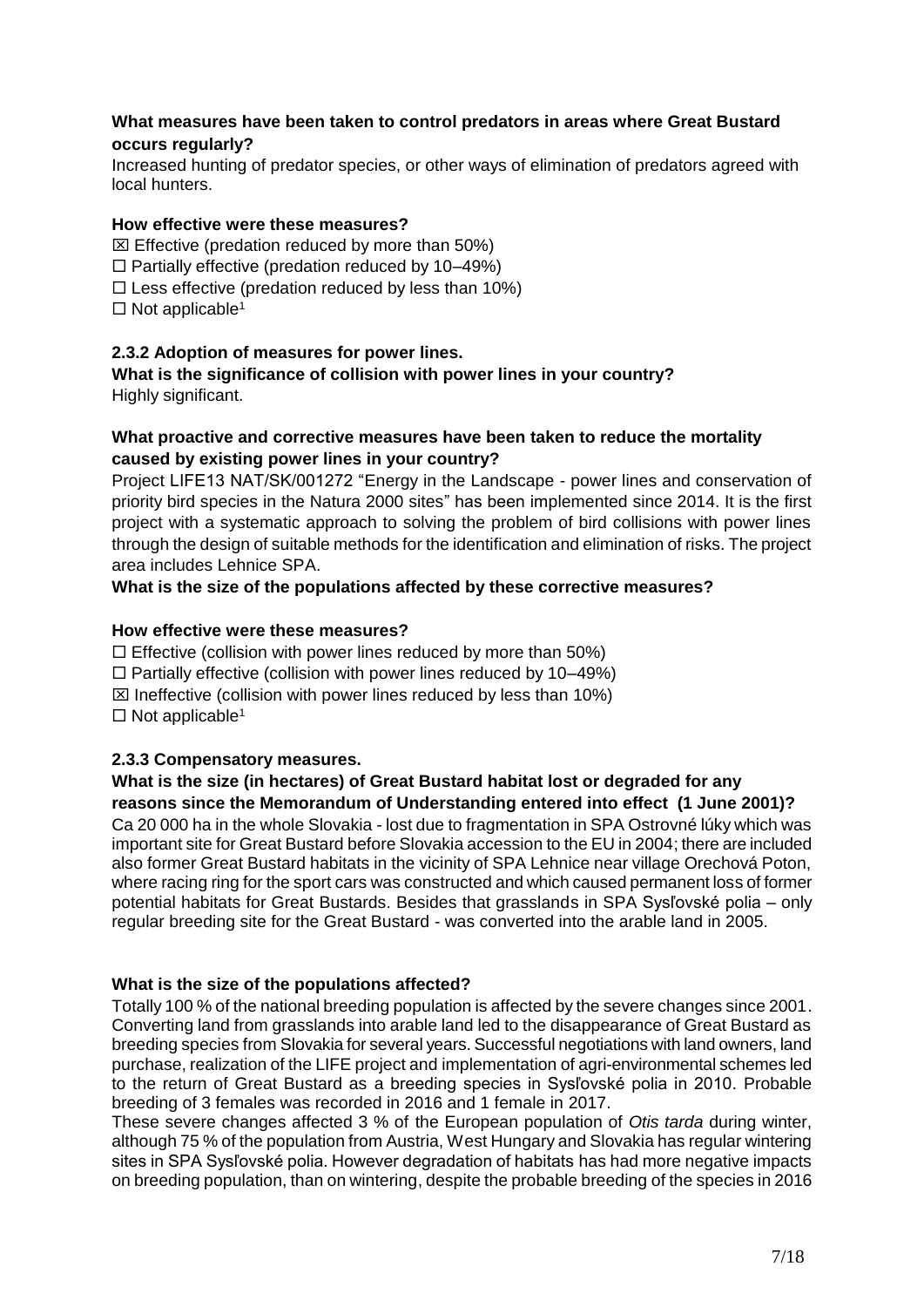and 2017.

## **W[e](#page-2-0)re these habitat losses compensated?**  $\Box$  Yes  $\Box$ Partially  $\Box$  No  $\Box$  Not applicable<sup>1</sup>

## **If yes, please explain how.**

In the SPAs Sysľovské polia and Lehnice agri-environmental measures were applied, which changed species composition of unsuitable crops to the crops more suitable to the breeding of Great Bustard. Although no area of arable land was converted back to grassland.

# **W[e](#page-2-0)re these measures effective?** <br>  $\Box$  Yes  $\Box$  Partially  $\Box$  No  $\Box$  Not applicable<sup>1</sup>

## **Please, give details on the effectiveness or explain why they were not effective if that is the case.**

In 2010 Great Bustard was once again breeding in Slovakia. In SPA Sysľovské polia, probable breeding of 3 females was recorded in 2016 and 1 female in 2017.

### **3. Possession and trade**

**Is collection of Great Bustard eggs or chicks, the possession of and trade in the birds and their eggs prohibited in your country?**  $\boxtimes$  Yes  $\Box$  No

**How are these restrictions enforced? What are the remaining shortcomings, if any?** These restrictions are enforced by the Act No. 543/2002 Coll on Nature and Landscape Protection and there was never tradition of eggs collection, or Great Bustard chick collection in Slovakia.

**Please indicate if any exemption is granted or not all of these activities are prohibited.** There was no exemption granted.

#### **4. Recovery measures**

#### **4.1 Captive breeding\* in emergency situations.** Is captive breeding playing any role in Great Bustard conservation in your country?

 $\Box$  Yes ⊠ No

**Please, describe the measures, staff and facilities involved and how these operations comply with the IUCN criteria on reintroductions.** NA

**4.2 Reintroduction.** 

1

**Have there been any measures taken to reintroduce the species in your country?**   $\Box$  Yes  $\boxtimes$  No

**If yes, please describe the progress. If there was any feasibility study carried out, please summarize its conclusions.** 

## **4.3 Monitoring of the success of release programmes.**

<sup>\*</sup> In effect, "captive breeding" should be read as "captive rearing" according to current practices.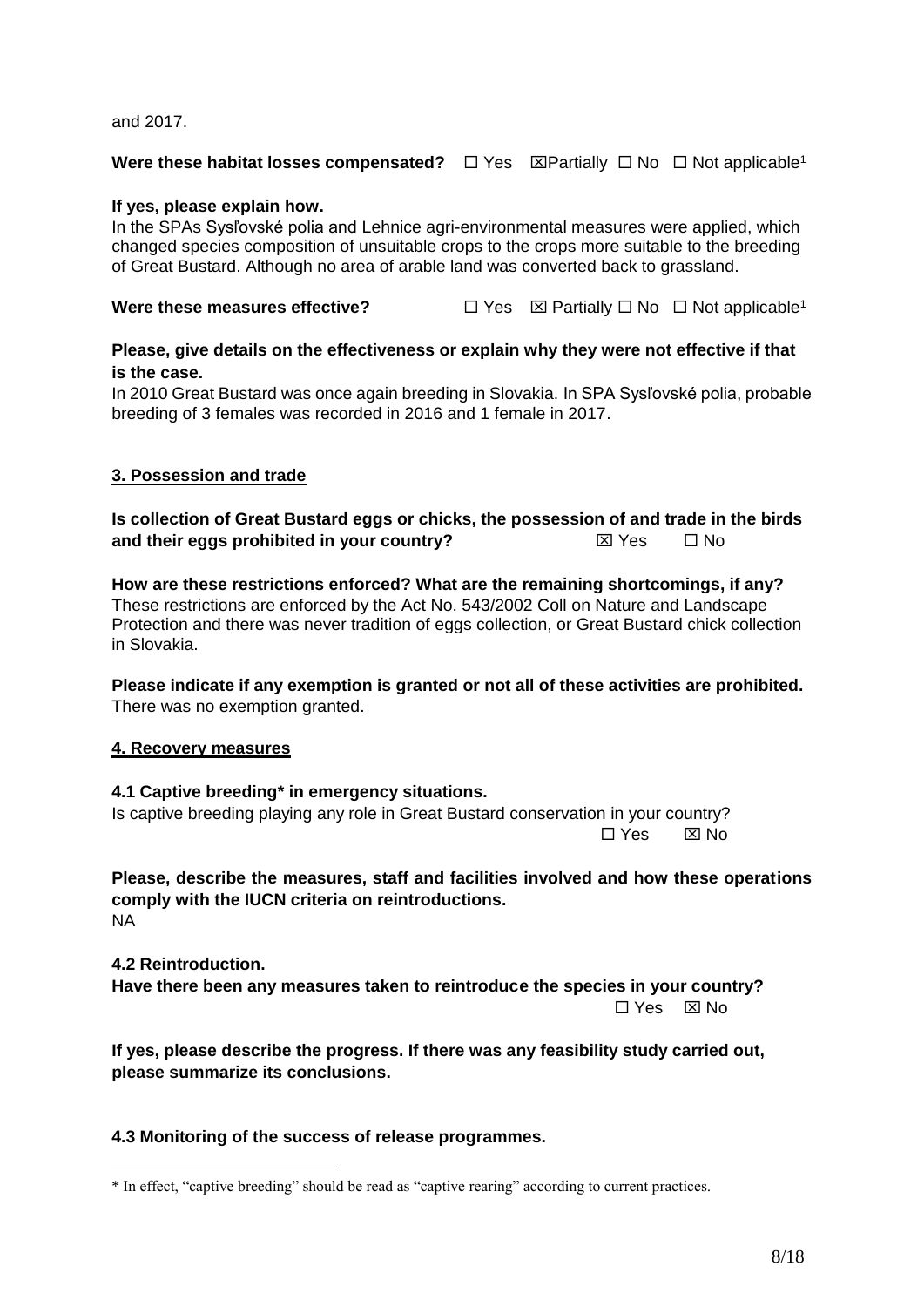# **If yes, please summarize the experience with release programmes in your country. What is the survival rate of released birds? What is the breeding performance of released birds?**

# **What is the overall assessment of release programmes based on the survival of released birds one year after release?**

 $\Box$  Effective (the survival is about the same as of the wild ones)

 $\Box$  Partially effective (the survival rate is lower than 75% of the wild birds)

 $\square$  Ineffective (the survival is less than 25% of wild birds)

 $\boxtimes$  Not applicable<sup>3</sup>

### **5. Cross-border conservation measure**

**Has your country undertaken any cross-border conservation measures with neighbouring countries?**

 $\boxtimes$  Yes  $\Box$  No  $\Box$  Not applicable<sup>4</sup>

**Please, give details of your country's collaboration with neighbouring countries on national surveys, research, monitoring and conservation activities for Great Bustard. Especially, list any measures taken to harmonise legal instruments protecting Great Bustard and its habitats, as well as funding you have provided to Great Bustard for particular conservation actions in other Range States.**

Regular – monthly counting of Western-Pannonian population of Great Bustard implemented jointly with Hungarian and Austrian experts. Along the Slovak – Hungarian – Austrian borders SPAs for the species were designated, however no special effort was made in terms of harmonizing applicable legal instruments. Management measures consulted at the expert level with Hungarian and Austrian experts. Slovakia has not provided funding for conservation actions in other Range States.

## **6. Monitoring and research**

## **6.1.1 Monitoring of population size and population trends.**

Are the breeding, migratory or wintering Great Bustard populations monitored in your country?

 $\boxtimes$  Yes  $\Box$  No

What proportion of the national population is monitored?  $\boxtimes$  All ( $>75%$ )  $\Box$  Most (50-75%)  $\square$  Some (10-49%)  $\Box$  Little (<10%)  $\Box$  None

 $\Box$  Not applicable<sup>[1](#page-2-0)</sup>

<u>.</u>

<sup>&</sup>lt;sup>3</sup> No release is taking place in the country.

<sup>4</sup> For countries which do not have any transboundary population.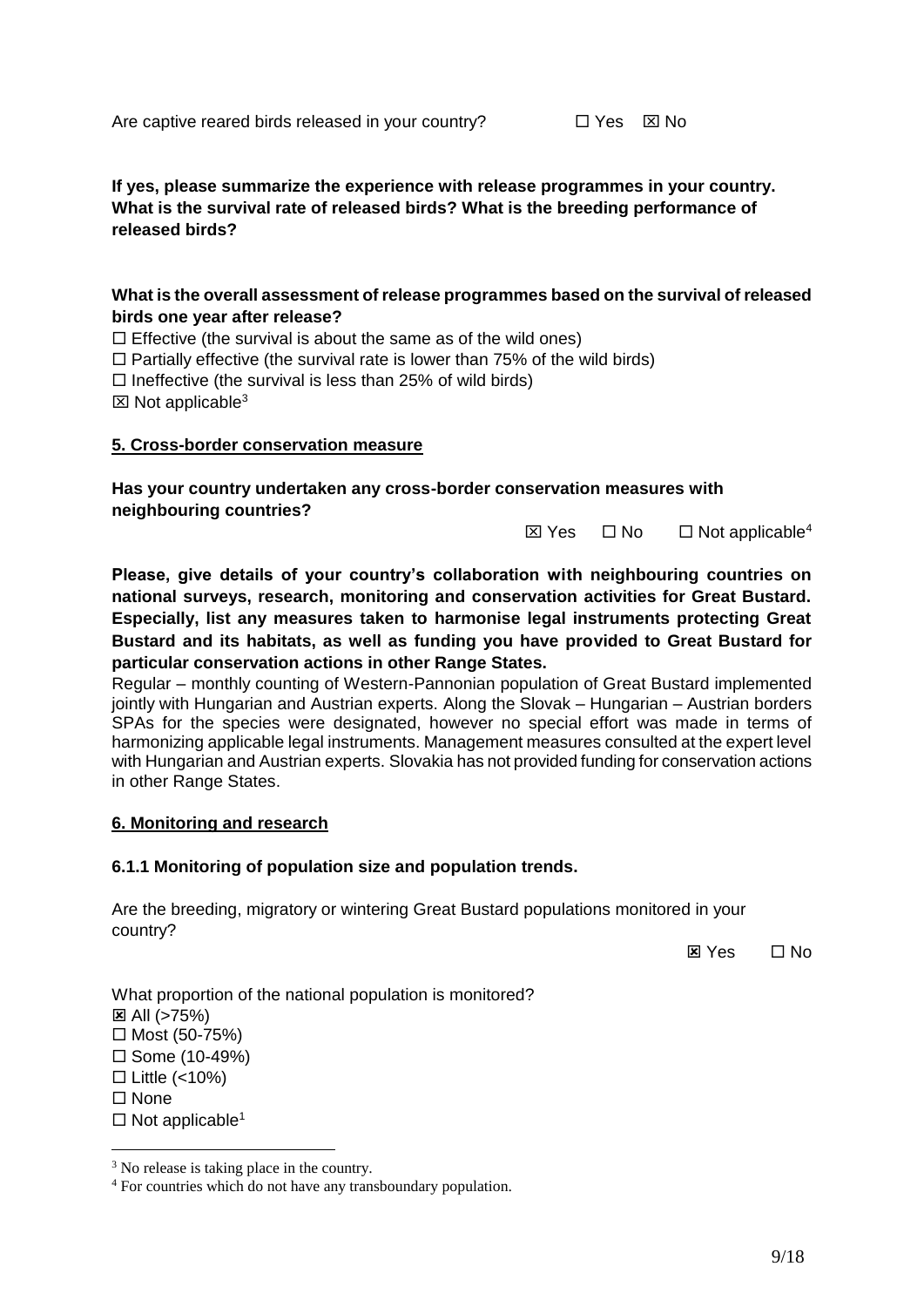What is the size and trend in the national population?<sup>5</sup>

Breeding/resident population No. of adult males: No. of females: 0 - 3\_\_\_\_\_ No. immature males: Trend:  $\Box$  Declined by  $\%$  over the last 10 years **図 Stable**  $\Box$  Increased by  $\_\%$  over the last 10 years Non-breeding population (on passage, wintering) 160 – 300 ex No. of adult males: \_\_\_\_\_ No. of females: No. immature males: Trend:  $\Box$  Declined by  $\%$  over the last 10 years  $\square$  Stable **EX Increased by 20% over the last 10** years

For countries where the species occurs only occasionally, please give the details of known observations within the reporting period:

# **6.1.2 Monitoring of the effects of habitat management.**

Is the effect of habitat conservation measures monitored in your country?

 $\boxtimes$  $\boxtimes$  $\boxtimes$  Yes  $\Box$  Partially  $\Box$  No  $\Box$  Not applicable<sup>1</sup>

Please, provide a list of on-going and completed studies with references if results are already published.

- 1. Chavko J. & Maderič B. (2008): Výskyt dropa fúzatého (*Otis tarda*) na Slovensku v rokoch 2008-2009. Tichodroma 18: 7-12.
- 2. Maderič B. & Chavko J. (2010): Dodatok k súčasnému výskytu a ochrane dropa fúzatého (*Otis tarda*) na Slovensku. Tichodroma 20: 109-113.

## **What can be learned from these studies?**

Population status of the Great Bustard up to 2010 in Slovakia and conservation measures which recommended to be done in core areas with the species occurrence.

## **What are the remaining gaps and what measures will your country do to address these gaps?**

A comprehensive study to evaluate changes in habitats during last 40 years in Slovakia and to evaluate reasons for which the breeding population of Great Bustard almost disappeared is missing. There are some studies only from two SPAs, which are now designated for Great Bustard protection, but in the past the occurrence of this species was much wider in the country.

## **6.2.1 Comparative ecological studies.**

1

Have there been any comparative studies carried out on the population dynamics, habitat requirements, effects of habitat changes and causes of decline in your country in collaboration with other Range States?

<sup>5</sup> Only for countries where the species occurs regularly.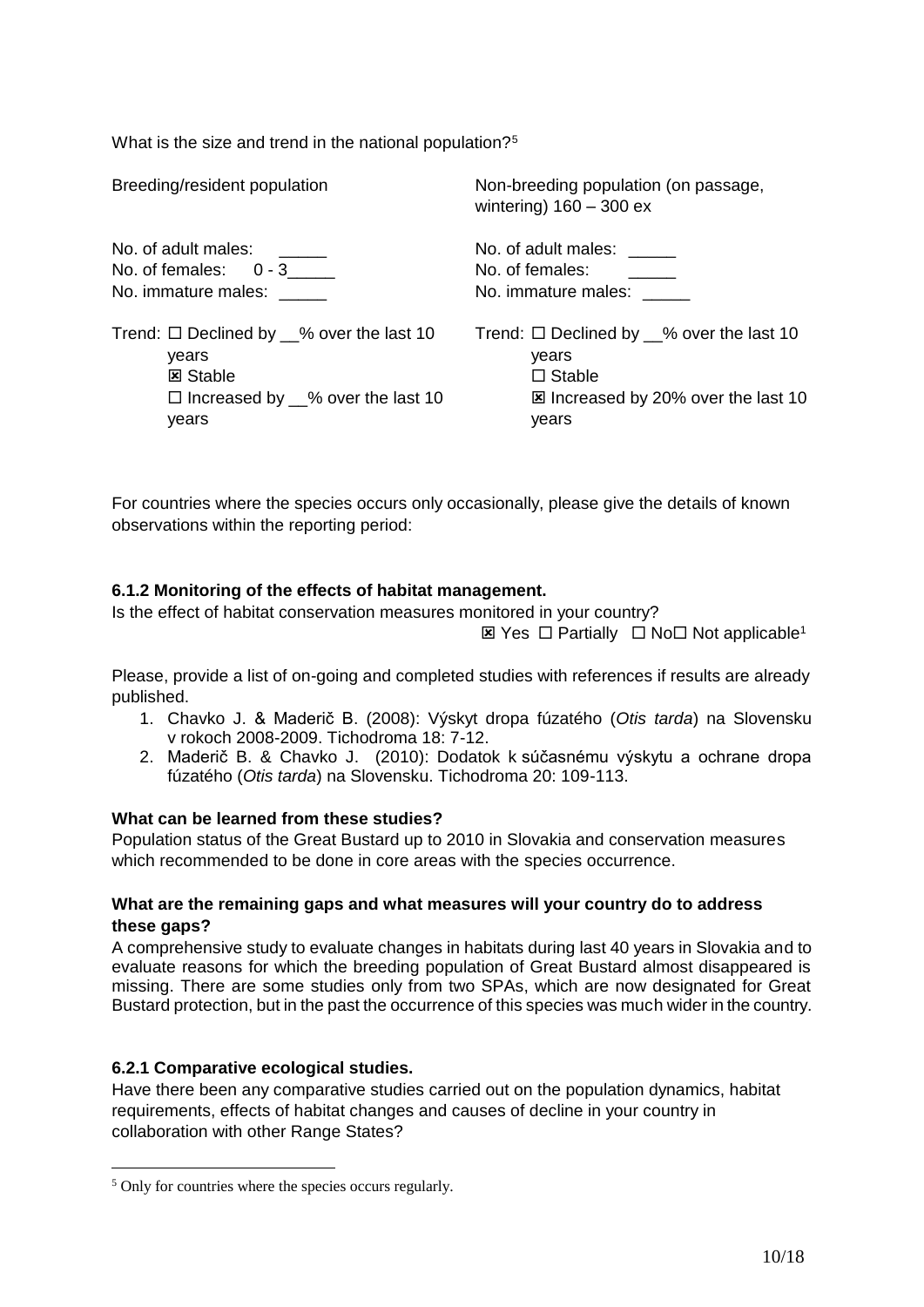# **Please, provide a list of on-going and completed studies with references if results are already published**

## **What can be learned from these studies?**

## **What are the remaining gaps where the Memorandum of Understanding could assist?**

### **6.2.2 Studies on mortality factors.**

Are the causes of Great Bustard mortality understood in your country?

 $\boxtimes$  $\boxtimes$  $\boxtimes$  Yes  $\Box$  Partially  $\Box$  No  $\Box$  Not applicable<sup>1</sup> Please, provide a list of on-going and completed studies with references if results are already published.

Majority of known mortality factors are known from data, which were not published in Slovak scientific magazines yet.

Factors influencing mortality were published in Atlas of distribution of birds in Slovakia in 2002: Chavko J. & Siryová S. (2002): Drop veľký/Drop fúzatý (*Otis tarda*). – Pp.: 248-250. In: Danko Š., Darolová A. & Krištín A. (2002): Rozšírenie vtákov na Slovensku. VEDA, Bratislava. (in Slovak).

### **What can be learned from these studies?**

The most important factors are intensive agriculture and collisions with electricity lines.

## **What are the remaining gaps and what measures will your country do to address these gaps?**

## **6.2.3 Investigation of factors limiting breeding success.**

**Are the factors limiting breeding success in core populations understood in your country?**

 $\Box$  Yes  $\boxtimes$  Partially  $\Box$  No  $\Box$  Not applicable<sup>6</sup>

**Please, provide a list of on-going and completed studies with references if results are already published** 

**What can be learned from these studies?**

# **What are the remaining gaps and what measures are you going to take to address these gaps?**

#### **6.2.4 Studies on migration.**

Were there any studies on migration routes and wintering places carried out in your country?  $\Box$ Y[e](#page-2-0)s  $\Box$ Partially  $\Box$  No  $\Box$  Not applicable<sup>1</sup>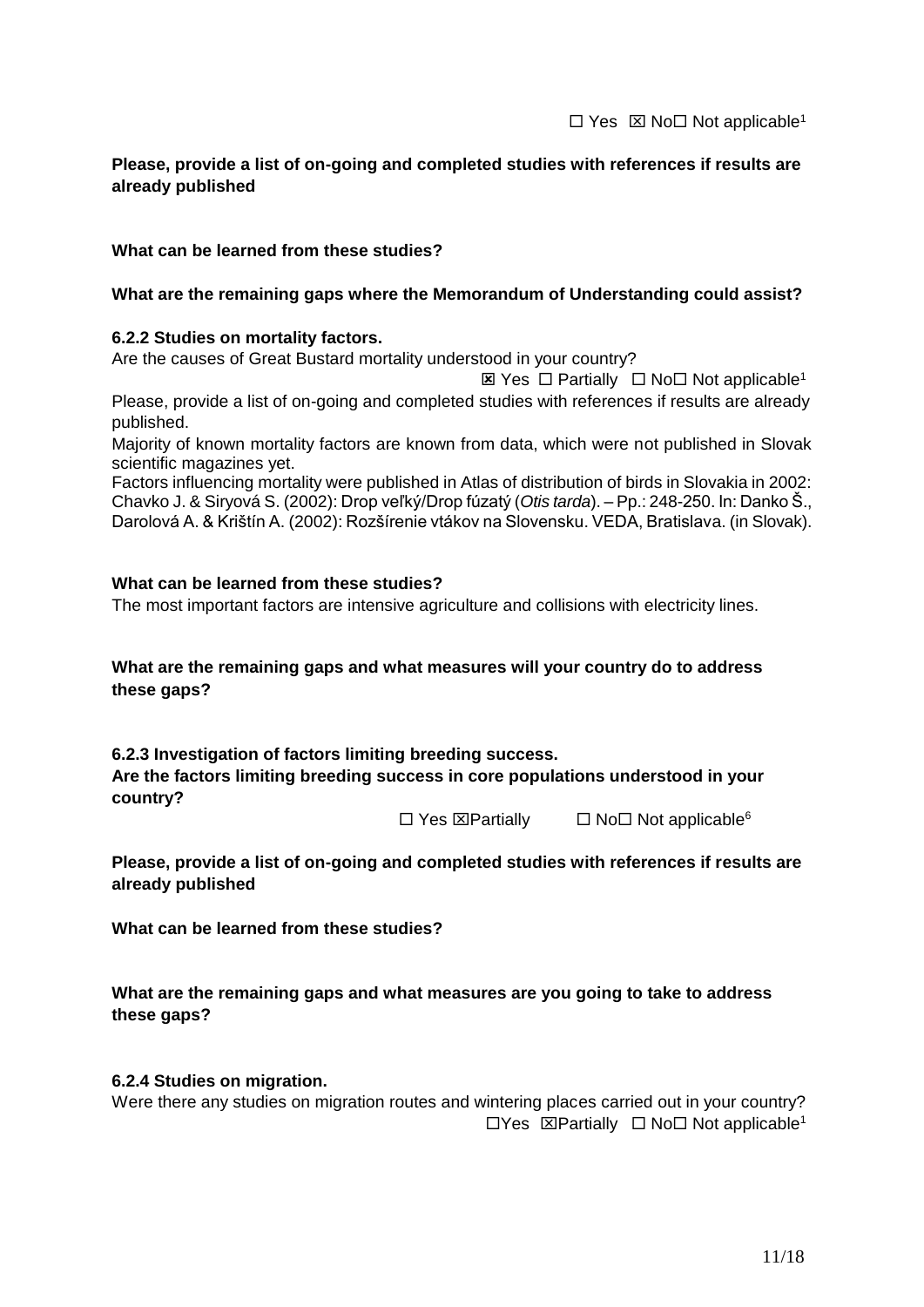## **Where are the key sites and what is the size of the population they support?**

Numbers of wintering Great Bustards increased from maximum 86 – 90 of wintering individuals in SPA Sysľovské polia in 1998 up to regularly 160 – 300 specimens wintering in 2016. These wintering places are situated on the Austrian border and birds come from adjacent Austrian SPAs and Hungarian SPAs. Important is, that almost complete breeding population of the Great Bustard in Austria and north-western Hungary is wintering in Slovakia and therefore this SPA Sysľovské polia is a key site for conservation of this species.

**Do you have any knowledge about the origin of these birds supported by ringing or other marking methods?**

**What are the remaining gaps and what measures will your country do to address these gaps?**

# **7. Training of staff working in conservation bodies**

Is there any mechanism in place in your country to share information on biological characteristics and living requirements of Great Bustard, legal matters, census techniques and management practices to personnel working regularly with the species?  $\Box$  Y[e](#page-2-0)s  $\boxtimes$  No  $\Box$  Not applicable<sup>1</sup>

**If yes, please describe it.**

**Have personnel dealing with Great Bustard participated in any exchange programme in oth[e](#page-2-0)r Range States?**  $\Box$  Yes  $\boxtimes$  No  $\Box$  Not applicable<sup>1</sup>

**If yes, please give details on number of staff involved, country visited and how the lessons were applied in your country.** 

# **8. Increasing awareness of the need to protect Great Bustards and their habitat**

**What measures have been taken to increase the awareness about the protection needs of the species and its habitat in your country since signing the Memorandum of Understanding?**

Public awareness material produced, press released. Excursions and particularly lectures organised for different stakeholders.

**Do farmers, shepherds, political decision makers and local and regional authorities support Great Bustard conservation?** △ △ △ △ △ △ △ △ △ △ Partially △ No

**What are the remaining gaps or problems and how are you going to address them?**

1

<sup>6</sup> Only for breeding countries.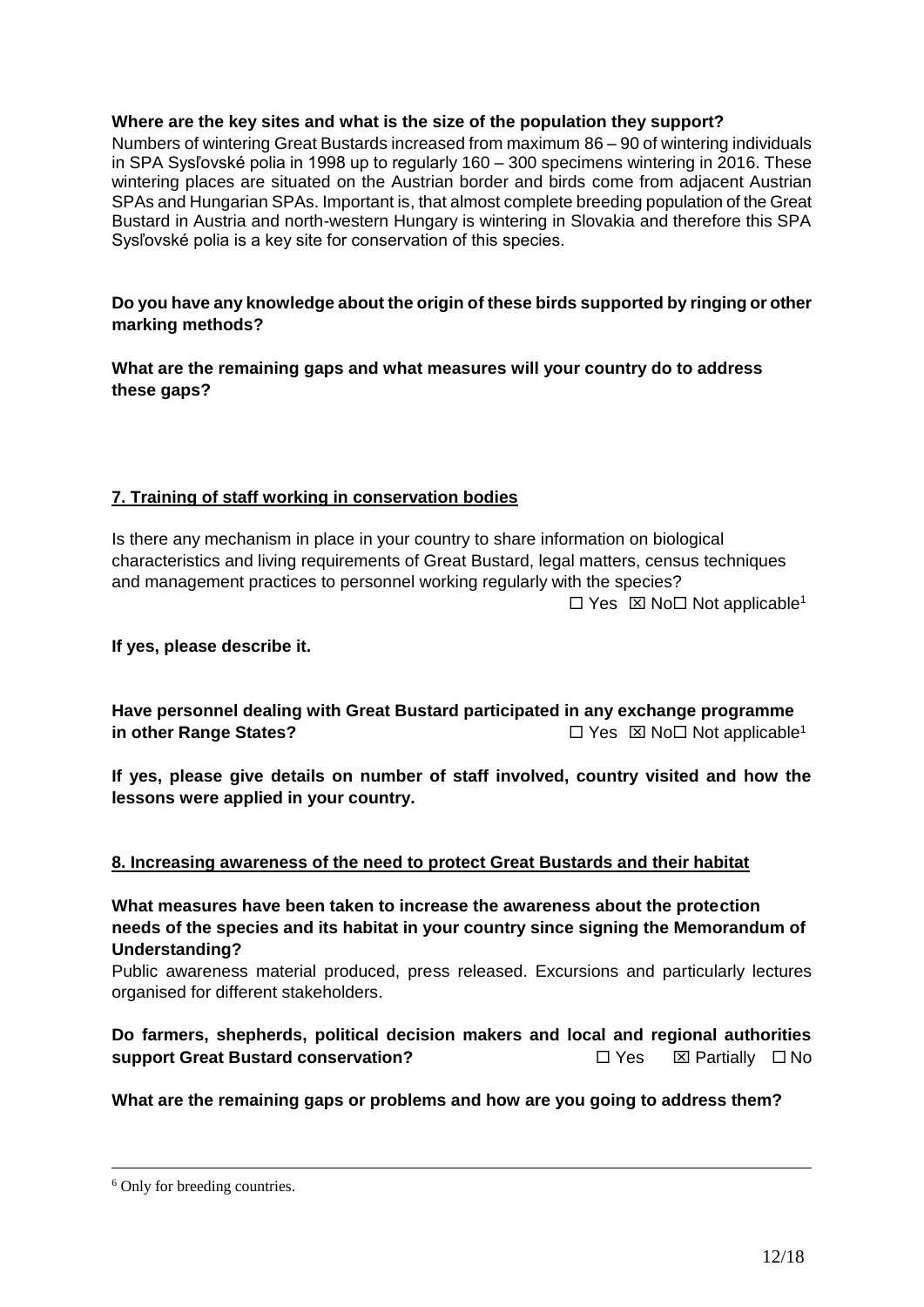More information in PART II.

# **9. Economic measures**

# **Have there been any initiatives taken to develop economic activities that are in line with the conservation requirements of Great Bustard in your country?**

 $\Box$  Y[e](#page-2-0)s  $\boxtimes$  Partially  $\Box$  No  $\Box$  Not applicable<sup>1</sup>

# **What percentage of the population is covered in total by these measures?**

 $\Box$  All (>75%)  $\Box$  Most (50-75%)  $\square$  Some (10-49%)  $\Box$  Little (<10%) **EXNone**  $\Box$  Not applicable How effective were these measures?  $\square$  Effective (more than 50% of the targeted area is managed according to the species' needs)  $\Box$  Partially effective (10–49% of the targeted area is managed according to the species' needs)  $\Box$  Ineffective (less than 10% according to the species' needs)  $\Box$  Not applicable<sup>[1](#page-2-0)</sup>

## **10. Threats**

**Please, fill in the table below on main threats to the species in your country. Use the threat scores categories below to quantify their significance at national level. Please, provide an explanation on what basis you have assigned the threat score and preferably provide reference. Add additional lines, if necessary.**

| Threat scores:                                                                           |                                                                                             |  |  |
|------------------------------------------------------------------------------------------|---------------------------------------------------------------------------------------------|--|--|
| Critical:                                                                                | a factor causing or likely to cause very rapid declines (>30% over 10 years).               |  |  |
| High:                                                                                    | a factor causing or likely to cause rapid declines (20-30% over 10 years).                  |  |  |
|                                                                                          | Medium: a factor causing or likely to cause relatively slow, but significant, declines (10- |  |  |
|                                                                                          | 20% over 10 years.                                                                          |  |  |
| Low:                                                                                     | a factor causing or likely to cause fluctuations.                                           |  |  |
| Local:                                                                                   | a factor causing local declines but likely to cause negligible declines at                  |  |  |
|                                                                                          | population level.                                                                           |  |  |
| Unknown: a factor that is likely to affect the species but it is unknown to what extent. |                                                                                             |  |  |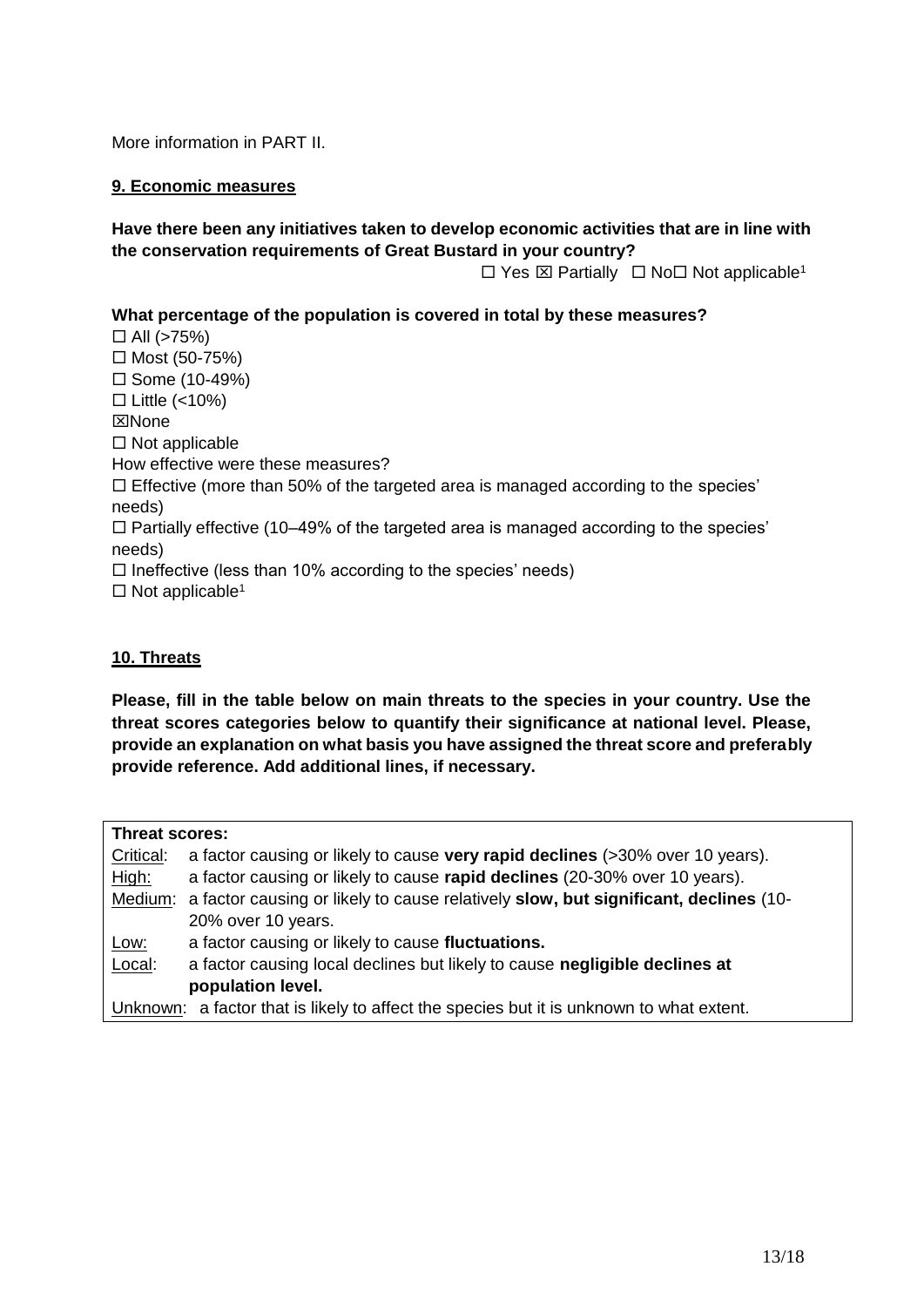| <b>Threat name</b>        | <b>Threat</b> | <b>Explanation and reference</b>                                                                                                                                                                                                                                                                                                           |
|---------------------------|---------------|--------------------------------------------------------------------------------------------------------------------------------------------------------------------------------------------------------------------------------------------------------------------------------------------------------------------------------------------|
|                           | score         |                                                                                                                                                                                                                                                                                                                                            |
| <b>Habitat loss</b>       | Critical      | The most important factor is intensive agriculture,<br>especially loss of permanent grasslands (pastures,<br>meadows), planting of unsuitable crops cultivated<br>as monocultures on large parcels, huge use of<br>industrial fertilizers and chemical plant protection<br>products and complete absence of extensive<br>livestock farming |
| Losses of eggs and chicks | High          | When breeding of Great Bustard was recorded and<br>nest was found the strictly protected zone was<br>designated around the nest. But losses could be<br>recorded in cases when the nests were not found<br>and breeding was probable.                                                                                                      |
| <b>Predation</b>          | Medium        |                                                                                                                                                                                                                                                                                                                                            |
| Collision with powerlines | Medium        |                                                                                                                                                                                                                                                                                                                                            |
| Human disturbance         | High          | Important Great Bustard sites are close to the<br>capital city and infrastructure network                                                                                                                                                                                                                                                  |
| <b>Pesticides</b>         | Critical      |                                                                                                                                                                                                                                                                                                                                            |
| Illegal hunting           | Local         |                                                                                                                                                                                                                                                                                                                                            |
| Others (specify)          | N/A           |                                                                                                                                                                                                                                                                                                                                            |

# **PART II. COUNTRY-SPECIFIC ACTIONS**

**Please report on the implementation of the country-specific actions listed for your country in Part II of the Action Plan and provide information if that is not already covered by your answers under Part I. Please describe not only the measures taken but also their impact on Great Bustard or its habitat in the context of the objectives of the Memorandum of Understanding and the Action Plan. Where you have already answered on countryspecific actions in Part I, please only add a reference to the relevant answer here.**

## **Slovakia specific actions**

**Report structured according to the Rescue Plan for protected Critically Endangered Species – Great Bustard**

## **1 Policy and legislation**

# *1.1 Agriculture policies*

**1.1.1 To promote the maintenance of biodiversity as an objective of agricultural policies alongside production objectives including and elaboration of a sectoral plan under the EU biodiversity strategy. Agricultural policy and legislation have to make suitable conditions for the environmentally acceptable management. It is very important to support extensive /traditional/ methods of management and to establish gene pool refuges with natural biodiversity elements.**

No specific actions were implemented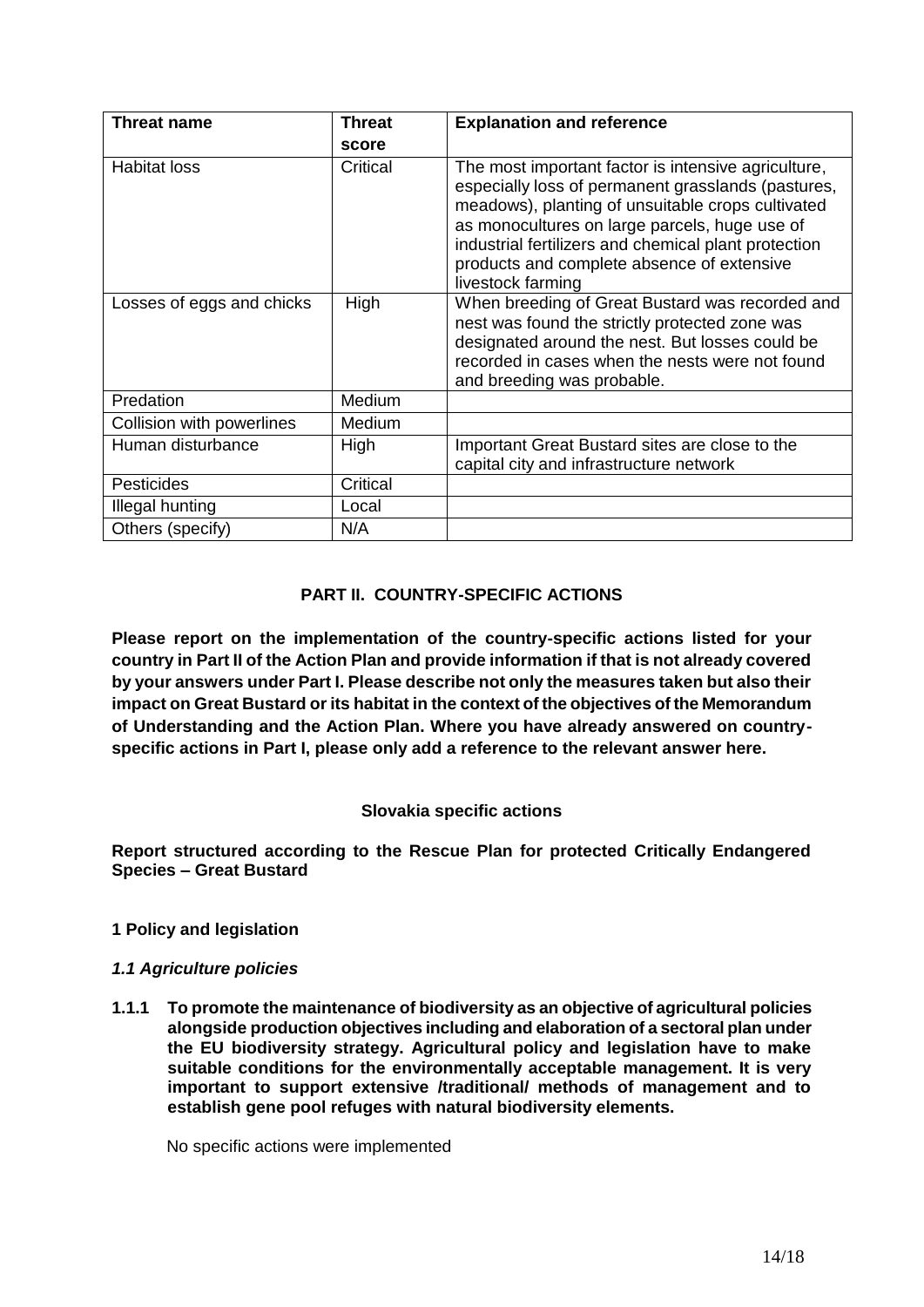## **1.1.2 Preservation and recovery of extensive farming. To apply the agri-environment regulations to encourage land uses, agrochemical use and timing of agricultural practices which are compatible with Great Bustard conservation.**

Nature conservation authorities and environmental NGOs developed a proposal for agri environmental scheme for the protection of Great Bustard and were advocating the inclusion of the AES for Great Bustard into the Slovak RDP 2014–2020, whose implementation is financed by the European Commission. The scheme has been finally included into the RDP 2014–2020 (continuing in better modified version than in RDP 2007 – 2013).

According to this scheme, a farmer is obliged to meet the following conditions on the land with occurrence of Great Bustard:

- to implement the established crop rotation:
	- o to grow at least 4 species of the main crops
	- o the total proportion of winter cereals, oilseed rape, perennial forage, grass on arable land and intermediate crops of at least 70%, of which
		- **Example 3** share of oilseed rape or perennial fodder is at least 15%
		- **EX share of grass on arable land mowed after 15.7. is at least 5%**
- not to use chemical plant protection products according to a special regulation,
- mowing and carrying out harvesting work always from the center towards the edges or from one side of the piece of land to the other side; use of warning devices during the mowing and harvesting
- attend a training course by the end of the first year of the commitment

The Slovak RDP 2014–2020 was approved by the European Commission on 04/02/2015 and it includes several measures for biodiversity protection. The AES for Great Bustard with title "The Great Bustard Protection" with the scope for support for 3 000 ha of arable land has number 8.5.8.3.8. The approved document is presented at the websites of the Ministry of Agriculture and Rural Development of the Slovak Republic [\(http://www.land.gov.sk\)](http://www.land.gov.sk/) and the Agricultural Paying Agency [\(http://www.apa.sk/en/\)](http://www.apa.sk/en/). The AES is applicable in Sysľovské polia and Lehnice SPAs, both areas designated for the protection of Great Bustard in Slovakia. Detailed conditions for application for participation in AES were regulated through "Regulation by the Slovak Government No. 75/2015 from 15 April 2015 laying down the rules for providing the financial support relating to the measures of the Rural Development Program."

Agricultural companies, Agripent s.r.o. Lehnice and Agrolens s.r.o. Čenkovce, both managing land at Lehnice SPA applied for participation in official agri environmental scheme in 2016 (and up to 2020) with 1360.04 ha and 427.40 ha respectively. Thus as of 31/12/2016, total of 1787.44 ha of land were managed under AES, which represented 43.4% of the area of both project sites.

The Slovak State Nature Conservancy with some NGOs have intensively communicated with representatives of agriculture company PD Dunaj, Rusovce, managing almost the entire land at Sysľovské polia SPA, about their opportunity to enter into the AES for Great Bustard Protection within new RDP 2014-2020. Unfortunately, PD Dunaj has refused this option and has no interest to improve conditions for the Great Bustard in Sysľovské polia SPA.

# *1.2 International cooperation*

Field counting was followed with joint meetings of Slovak, Hungarian and Austrian experts.

#### **2 Species and habitat protection**

## *2.1 Designation of protected areas*

## **2.1.1 To establish protected areas under national law in SPAs and other areas harbouring**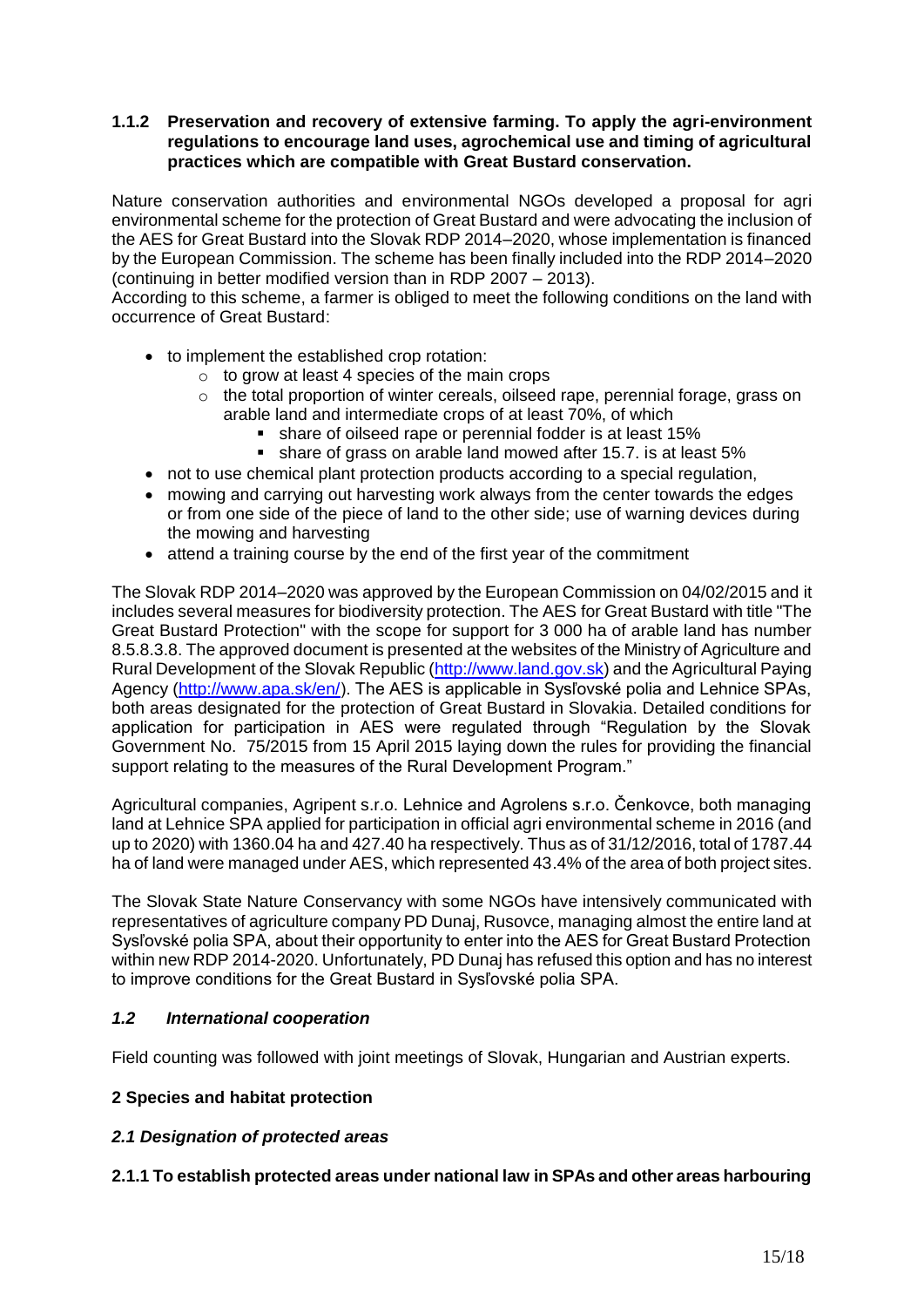## **nationally important populations of the Great Bustard.**

Two Special Protection Areas have been designated in Slovakia for the protection of Great Bustard - Lehnice SPA and Syslovské polia SPA (reported in the previous report).

## *2.2 Protection and management of protected areas*

### **2.2.1 To prevent developments that could change or fragment the habitat, such as the construction of highways, roads, railways and power lines, or irrigation and landholding concentration schemes.**

According to the draft management plans for SPAs Sysľovské polia and Lehnice reported in the previous report.

#### **2.2.2 To increase habitat diversity and food availability through the increase of legume crops and unploughed fallows and the temporary set-aside of cultivated land.**

1 ha of unplugged fallows has been created in SPA Syslovske polia on the land of SOS/BirdLife Slovakia.

## **2.2.3 To control key predators, in cases where predation is found to be a significant problem, in order to prevent high levels of breeding failure.**

Memorandum of understanding has been signed with three hunting organisations active in the SPAs. Measures to reduce negative impact of predators were agreed through the memorandum.

### **2.2.4 To reduce pesticide use in order to ensure adequate food resources.**

Restrictions on the use of chemicals in agriculture activities are established by the regulations through which SPAs in question were established.

#### **2.3 Hunting**

#### **2.3.1 To prevent any hunting or poaching of the Great Bustard. This should include law enforcement and education of hunters and farmers on whose crops the bustards may feed (see 4.1).**

Hunting of Great Bustard is prohibited all year round in Slovakia. The two SPAs are regularly (on a nearly daily basis) monitored by wardens.

#### **3 Monitoring and research**

#### **3.1.1 To standardise census methods to be used throughout the range of the Great Bustard.**

Census methods harmonised with Austria and Hungary. Monthly census of Great Bustard performed once a month jointly with Hungarian and Austrian experts.

## **3.1.2 To develop and implement an international monitoring programme which will accurately quantify and monitor trends in: the distribution, population size, density of breeding males and sex ratio of the Great Bustard throughout its range in Slovakia.**

No formal international monitoring programme is in place. Coordinated and joint monitoring of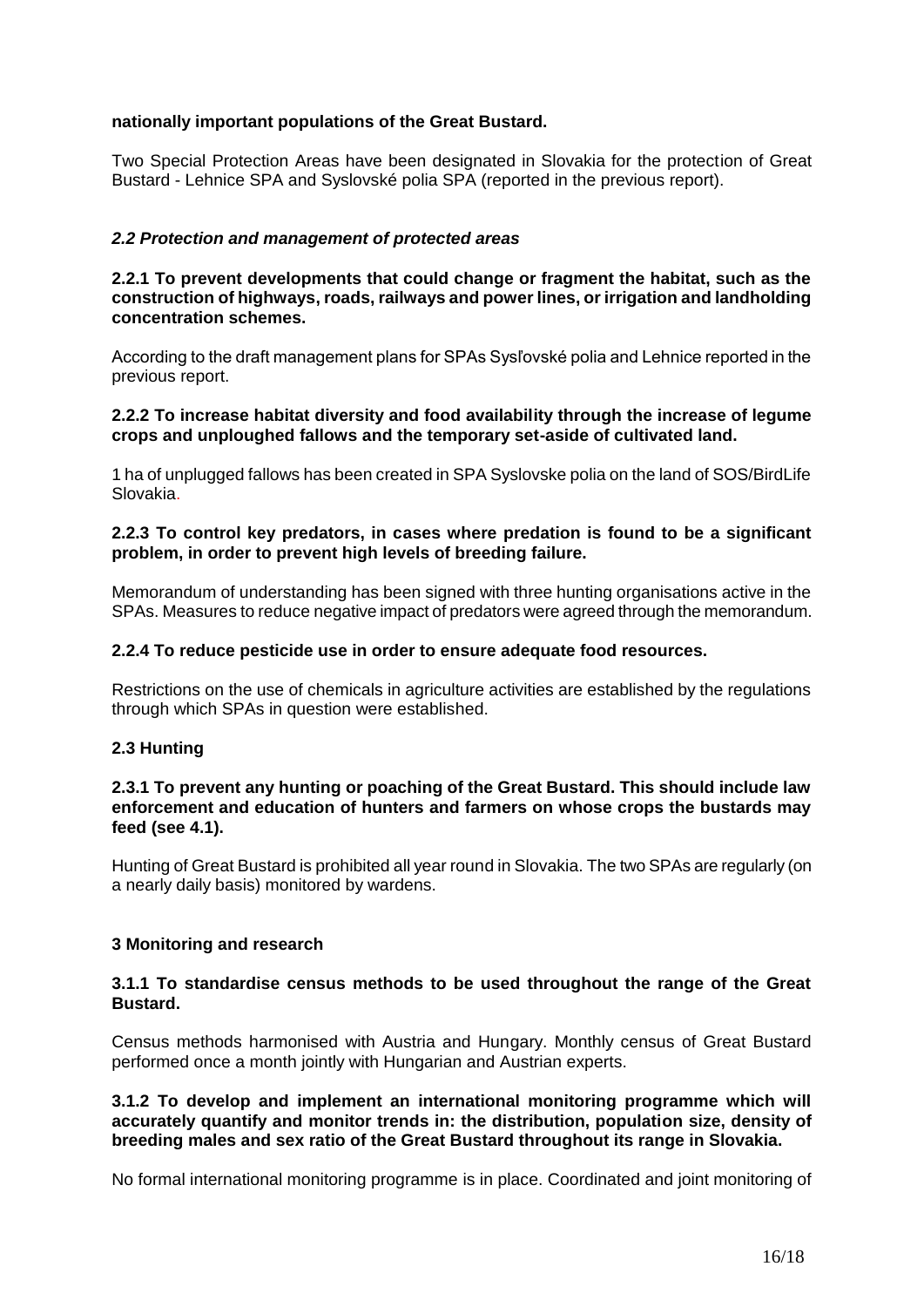the size and the structure of the Western Pannonian population of Great Bustard shared by Slovakia, Austria and Hungary performed once a month. Data are summarised in Annual monitoring reports.

## **3.1.3 To evaluate the effects of habitat management methods used for the purpose of improvement the habitat conditions of the Great Bustard.**

The effects of habitat management methods used for the purpose of improvement the habitat conditions of the Great Bustard were evaluated in a framework of the LIFE project.

# **3.1.4 To realize the research of factors causing the mortality of the Great Bustard.**

## **3.2.1 To investigate the diet of adults and chicks and to relate it to food availability.**

Limited activities were implemented in a framework of drafting management plans for both SPAs.

## **3.3 Breeding biology**

### **3.3.1 To determine the breeding success of the Great Bustard and to analyse the factors which have an influence on breeding success, such as food availability, predation, social structure.**

After several years of break in breeding in Slovakia, one successful breeding was recorded in 2010 in SPA Sysľovské polia. Factors influencing breeding success have not been determined. In SPA Sysľovské polia, probable breeding of 3 females was recorded in 2016 and 1 female in 2017.

## **3.4 Movements and wintering areas**

## **3.4.1 To determine the movement patterns of the Great Bustard by marking birds. To enhance international cooperation in order to locate the wintering areas and to study habitats requirements in winter.**

Movement patterns have been studied in cooperation with Hungarian and Austrian experts.

## **4 Public awareness and training**

#### *4.1 Rural community*

## **4.1.1 To inform the rural community about the conservation needs of the Great Bustard. To inform on the species requirements as well as on the potentially harmful or beneficial farming practices, seeking the collaboration of farmers.**

Numerous meetings with and lectures for farmers were organised in a framework of the LIFE project.

## **4.2 General public**

**4.2.1 To increase public awareness on the need to protect the Great Bustard and its habitat.**